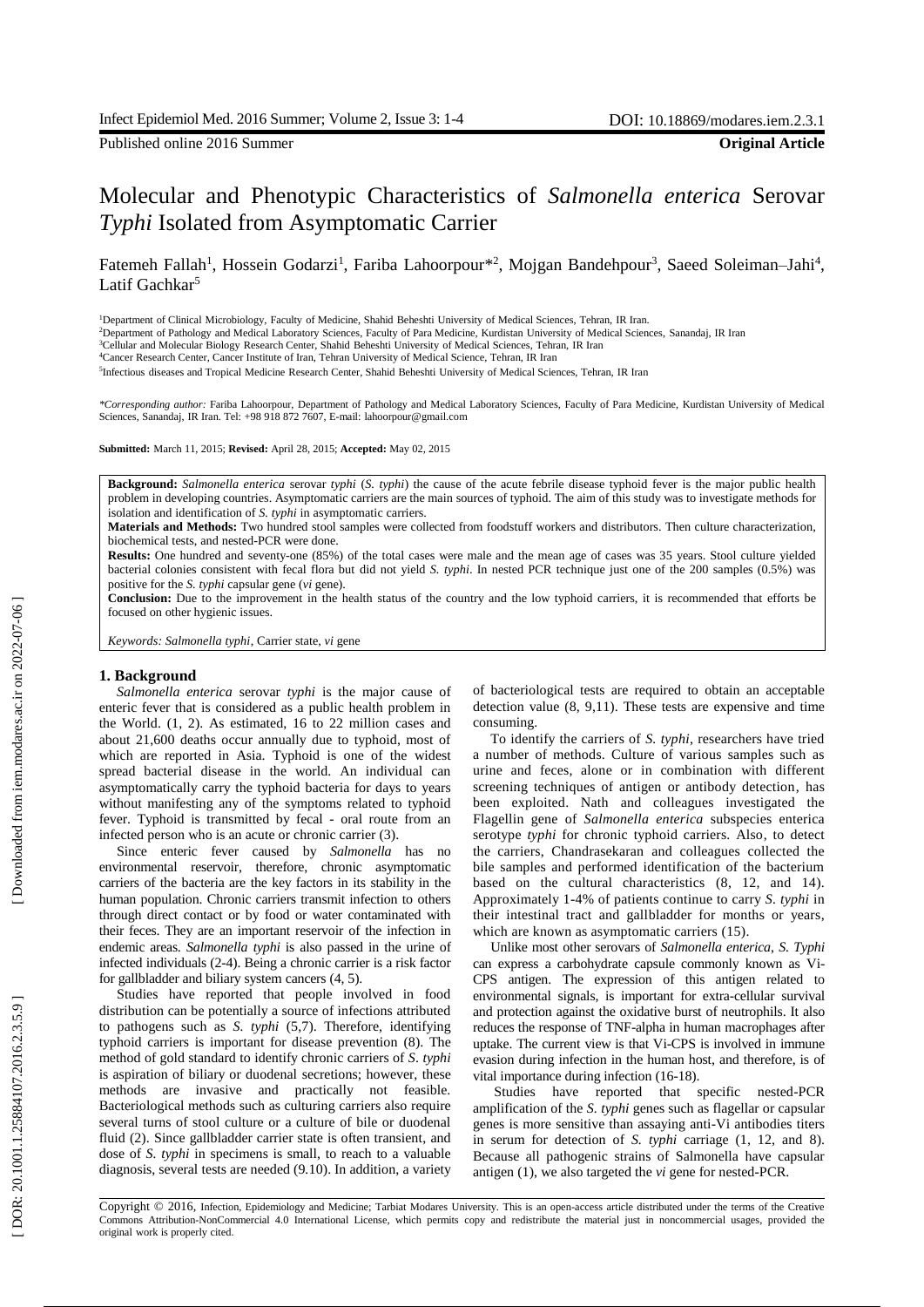### **2. Objectives**

The aim of this study was to identify carriers of typhoid by phenotypic and molecular methods among foodstuffs workers and distributors in Tehran.

# **3. Materials and Methods**

## *3.1. Sample collection*

In this cross -sectional study, 200 foodstuffs workers and distributors in Tehran were enrolled from October 2013 to December 2014. The cases were referred to Taleghani Laboratory at Shemiran iat Clinic to issue health card. Written informed consent was obtained from all the cases . The study was approved by review board of the local ethics committee.

## *3.2. Cultural characterization*

A loop of stool samples was inoculated into the 10 mL Selenit F broth (QueLAB) to enhance the growth of the organism and then was incubated at 37 °C for 24h r. After the growth was observed in the enrichment media , the supernant was streaked into the MacConkey agar and Salmonella – Shigella agar (Merck) and incubated at 37 °C for 24h r. IMVIC test (Indole production, Methyl Red test, Vogues -Proskauer test, Citrate test), Urease test , and Triple Sugar Iron agar test were done.

#### *3.3. DNA Extraction*

Nested PCR was performed on DNA extracted from stool samples (Bioneer- Korea). These samples were stored at 70 °C until PCR was performed.

# *3.4. Amplification of vi gene by nested PCR*

R1 and R2 primers were used for first and second PCRs, respectively (Gen Bank accession no D14156). R1 (5´ - GTTATTTCAGCATAAGGAG-3^) and (5'-ACTTGTCCGTG-TTTTACTC-3^) and R2 (5^-GTGAACCTAAATCGCTACAG-3´) and (5´ -CTTCCATACCACTTTCCG -3´) amplified 599 bp (nucleotides 745 to 1343) and 307 bp (nucleotides 877 to 1183) of DNA, respectively.

The PCR was carried out in a Palm cycler (Australia) . The temperature cycling was as follows: 35 cycles were done at 94 °C for 5 min, 49 °C for 30 s, and 72 °C for 30 s. The temp erature was maintained at 94 °C for 3 min at the start of the first cycle and at 72 °C for 5 min at the end of the last cycle. The second PCR, with R2 primers, was performed as follows: 5 µl of the first PCR product amplified with R1 primers was transferred to the second reaction mixture . The temperature cycling of the second PCR was at 56 °C. The amplified PCR products were separated on a 2% agarose gel (invirogen - 16500500) stained with ethidium bromide and visualized by UV transillumination.

The amplification was carried out in 25 μL reaction volume containing 12 μL of 2X PCR master mix (Amplicon, Denm ark), 2 μM of primers (viaB-F and viaB-R), 6 μL DDW, and 5 μL DNA Template. *S. enterica* serovar *typhi* ATCC 19430 was used as positive control.

#### **4. Results**

Two hundred food stuff workers and distributors (171 males and 29 female s) were included in the study. The mean of patients' age was 35.

#### *4.1. Isolation and identification*

A visible growth was detectable in SF broth after 24 hour. All isolates with colorless colonies and black center on SS

agar were characterized by biochemical –based bacteriological investigation. All of the stool cultures yielded bacterial colonies consistent with fecal flora; none of them yielded *S. typhi*.

# *4.2. Detection of virulence gene by polymerase chain reaction*

In nested - PCR assay amplification of virulence gene with the primers of *via*B gene, among 200 isolates tested , only one isolate generated fragments of the predicted size at 307 bp (Figure1).



**Figure 1.** Detection of *via*B gene (307 bp) by nested -PCR. The figure demonstrates the positive results for detection of *via*B gene in one of the samples assessed. C<sup>+</sup>: positive control, M: Mid-range DNA size marker; S1-S4: samples, C : negative control.

#### **5. Discussion**

Typhoid carriers are regarded as disease reservoir s especially those involved in food production and distribution. Overall , female to male ratio among typhoid carriers is 3:1 . Poor hygiene can serve as a potential source for transmission of *S. typhi* . The incidence of subclinical typhoid infection has been estimated to be five times higher than that of acute cases (8, 19).

The present study is the first report in Iran on molecular investigation of fecal specimen taken from people involved in food production and distribution to detect typhoid carriers. Stool culture results were negative for *S. typhi* since shedding is typically low level and intermittent. Disabling of *v i* gene in some patients is another reason for the negative result of typhoid carriers (20). Our findings are consistent with other studies that reported *S. typhi* culture results . Andargie and colleagues ( 7 ) and Hamze and colleagues ( 2 1 ) reported no positive results for typhoid carriers . The first author aimed to determine the prevalence of intestinal bacterial infection and parasitic infestation among food handlers by taking specimens from hand fingernail contents and stool. They cultured the specimens and exploited standard bacteriological procedures to identify the intended germs. Hamze and colleagues performed a similar method to identify the microorganisms.

Other reports from Iran demonstrated typhoid carrier prevalence of 0.94% in Hamedan (22 ) and 0.6% in Sanandaj (23 ) respectively. They used bacteriological and serological methods for the detection of asymptomatic carriers of *S. typhi* among food handlers.

In order to quickly identify carriers , which is important in eradicating typhoid, molecular techniques to detect antigens or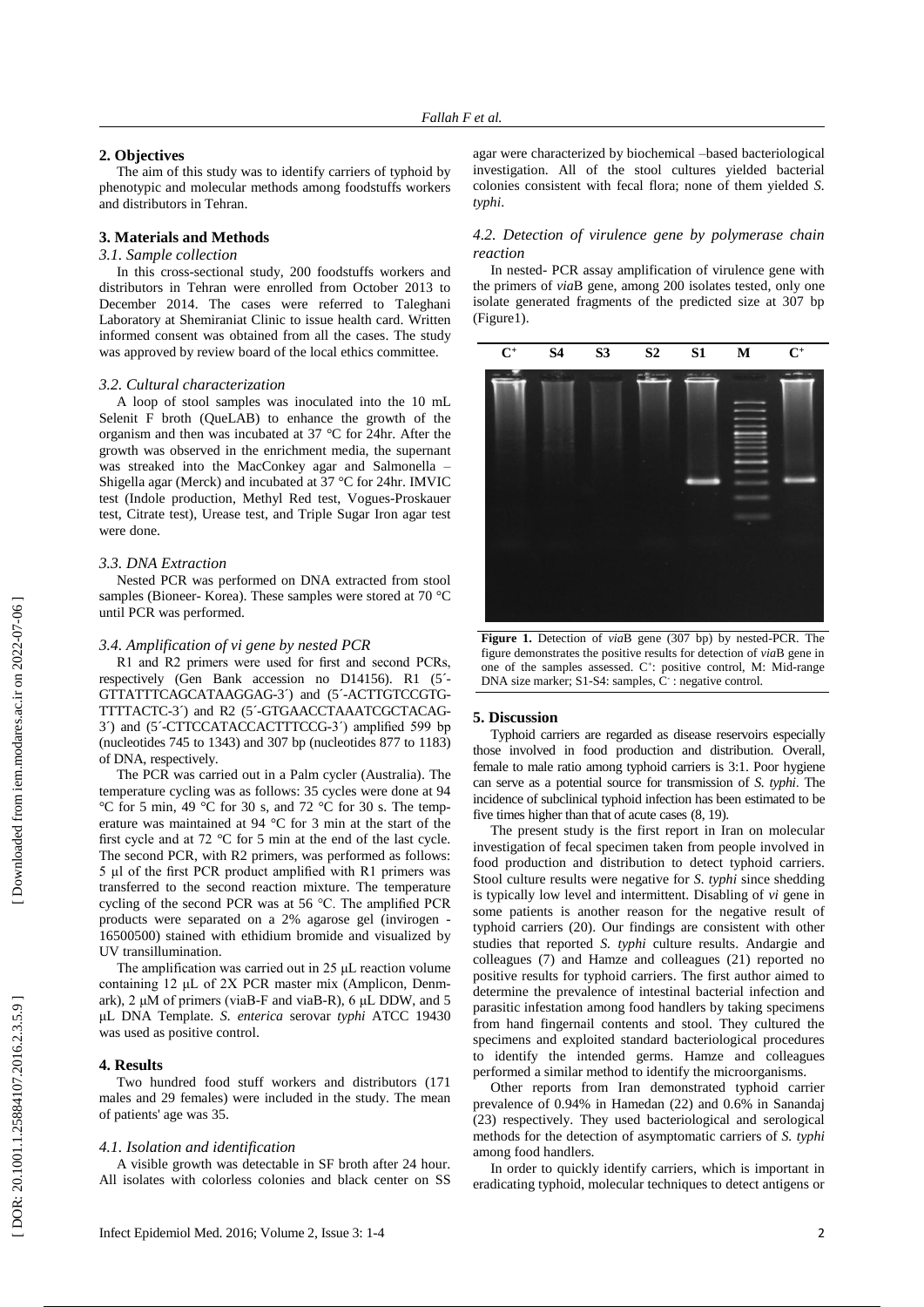antibodies have been used in recent years. Since all pathogenic *S. typhi* have the Vi capsular antigen, we used *vi* gene to identify carriers by nested -PCR. Only one sample of 200 specimens was positive for the *v i* gene. Nath and colleagues reported a carrier rate of 13.1% in India using nested -PCR (12). Typhoid is endemic in India, which could justify the findings.

Birhaneselassie and colleagues reported positive results in one out of 107 stool specimens taken from food handlers; they used bacteriological characteristics, biochemical and serologic methods to spot the organism (24 ) . In another study, Pratap and colleagues designed a new nested -PCR primer methodology to target the *sta*A gene, which is a member of the fimbrial gene family specific to *S . typhi* only (25 ) .

The prevalence of carriers in some countries like India was reportedly as high as 17.4% to 79% (26, 27 ) . In the report of Senthil Kumar and colleagues the authors collected stool samples from the suspected food handlers and used culture characteristics, biochemical tests, antibiotic sensitivity test (disc diffusion), agarose gel electrophoresis , and conjugation protocols to spot the intended organism. Women constituted 20% (4 of 6) of the positive cases reported in the study ( 2 6 ) . In another study, Francis and colleagues collected smear swabs and nail cuts of hotel workers to screen for *S. typhi* carriers. They used bacteriological characteristics as well (27).

In another report from typhoid endemic area, the Ethiopia, a rate of 1.6%, in which 78% of carriers were of women , was found (28). Charles and colleagues applied an immunescreening technique called in vivo -induced antigen technology (IVIAT) to identify potential biomarkers unique to carrier of *S. typhi* in the biliary tract. Thirteen *S. typhi* antigens that were immunoreactive in carriers were identified (29).

Periodic shedding of the organism and low doses of bacteria content as well as inactivation of *vi* gene could justify low rate of typhoid carriers in our study. On the other hand, the predominance of men in our included cases can be another cause.

#### **6. Conclusion**

The low rate of typhoid carrier state detected in this study requires further studies with more sensitive diagnostic methods on a larger sample size to have better evaluation of their presence.

## **Conflict of interest s**

Authors declare they have no conflict of interest s .

# **Acknowledgements**

We want to thank the deputy for research affairs of Shahid Beheshti University of Medical Sciences , Infectious diseases and Tropical Medicine Research Center and Cellular and Molecular Biology Research Center that supported this study financially. We also thank the personnel of Medical Laboratory at Shemiraniat Clinic in Tehran for their technical supports.

## **Authors ' Contribution**

Fatemeh Fallah designed the study and performed the laboratory tests. Hossein Godarzi analysed the data and contributes to laboratory tests and review literature. Fariba Lahoorpour accomplished the review Literature and gathered data. Latif Gachkar entered the data and contributed to writing of paper.Mojgan Bandehpour designed the molecular assay . Saeed Soleyman -Jahi contributed to writing the paper and to

data gathering . All of the authors read and revised the manuscript and approved its final version

#### **Funding/Support**

The deputy for research affairs of Shahid Beheshti University of Medical Sciences, Infectious Diseases and Tropical Medicine Research Center and Cellular and Molecular Biology Research Center supported this study financially .

# **References**<br>1. Das A, Sree

- 1. Das A, Sree Hari S, Shalini U, Ganeshkumar A, Karthikeyan M. Molecular characterisation of *Salmonella enterica* serovar *typhi* isolated from typhoidial humans. Malays J Microbiol. 2012; 8(3):148 -55.
- 2. Baker S, Favorov M, Dougan G. Searching for the elusive typhoid diagnostic. BMC Infect Dis. 2010;10 :45.
- 3. Gonzalez -Escobedo G, Marshall JM, Gunn JS. Chronic and acute infection of the gall bladder by *Salmonella typhi*: understanding the carrier state. Nat Rev Microbiol. 2010; 9(1):9 -14.
- 4. Safaeian M, Gao YT, Sakoda LC, Quraishi SM, Rashid A, Wang B -S, et al. Chronic typhoid infection and the risk of biliary tract cancer and stones in Shanghai, China. Infect Agent Cancer. 2011; 6:1 -3.
- 5. Gupta A, My Thanh N, Olsen S, Sivapalasingam S, My Trinh T, Phuong Lan N, et al. Evaluation of community -based serologic screening for identification of chronic *Salmonella typhi* carriers in Vietnam. J Infect Dis . 2006; 10(4):309 -14.
- 6. Saeed HA, Hamid HH. Bacteriological and parasitological assessment of food handlers in the Omdurman area of Sudan. J Microbiol Immunol Infect . 2010; 43(1):70 -3.
- 7. Andargie G, Kassu A, Moges F, Tiruneh M, Huruy K. Prevalence of bacteria and intestinal parasites among food -handlers in Gondar town, northwest Ethiopia. J Health Popul Nutr . 2008; 26(4):451.
- 8. Chandrasekaran B, Balakrishnan S. Screening, phylogenetic analysis and antibiotic sensitivity pattern of *Salmonella enterica* serovar *typhi* isolates from typhoid asymptomatic carriers. Asian Pac J Trop Med. 2011; 4(10):769-72.
- 9. Ismail A. New advances in the diagnosis of typhoid and detection of typhoid carriers. Malays J Med Sci. 2000; 7(2):3-8.
- 10. Singh S. Typhoid fever: Pathogenesis and Laboratory Diagnosis. J Indian Acad Clin Med. 2001; 2(1);19 -20
- 11. Malickbasha M, Arunachalam R, Senthilkumar B, Rajasekarapandian M, Annadurai G. Effect of ompR gene mutation in expression of ompC and ompF of *Salmonella typhi*. Interdiscip Sci . 2010; 2 (2):157 -62.
- 12. Nath G, Mauryal P, Gulati AK, Singh TB, Srivastava R, Kumar K, et al . Comparison of Vi serology and nested PCR in diagnosis of chronic typhoid carriers in two different study populations in typhoid endemic area of India. Southeast Asian J Trop Med Public Health. 2010; 41(3):636 -40.
- 13. Hatta M, Smits HL. Detection of *Salmonella typhi* by nested polymerase chain reaction in blood, urine and stool samples. Am J Trop Med Hyg . 2007; 76(1):139 -43.
- 14. Olopoenia LA ,King AL. Widal agglutination test1000 years later still plugged by controversy. Postgrad Med J . 2000; 76(892):80 -4.
- 15. Smith SI, Alao F, Goodluck HT, Fowora M, Bamidele M, Omonigbehin E, Coker AO. Prevalence of *Salmonella typhi* among food handlers from bukkas in Nigeria. Br J Biomed Sci . 2008; 65(3):158 -60.
- 16. Chart H, Cheasty T, de Pinna E, Siorvanes L, Wain J, Alam D, et al. Serodiagnosis of *Salmonella enterica* serovar Typhi and *S. enterica* serovars paratyphi A, B and C human infections. J med microbiol.2007; 56(Pt 9):1161 -6.
- 17. House D, Ho VA, Diep TS, Chinh NT, Bay PV, Vinh H, et al . Antibodies to the Vi capsule of *Salmonella typhi* in the serum of typhoid patients and healthy control subjects from a typhoid endemic region. J Infec Dev Count. 2008; 2(4):308 -12.
- 18. Eed E, Gafar M, Mansour H. Detection and characterization of chronic *Sealmonella* carriers among food handlers in Kuwait. Menoufiya Med J . 2011; 24(1) :147 -54.
- 19. Valli A, Selvan N, Sudha A, Dhananjeyan V, Iyappan P. Screening of asymptomatic typhoid carriers from nail samples from roadside food handlers. Curr Res Bacteriol. 2010; 3:238-44.
- 20. Gunn JS, Marshall JM, Baker S, Dongol S, Charles RC, Ryan ET. *Salmonella* chronic carriage: epidemiology, diagnosis and gallbladder persistence. Trends Microbiol . 2014; 22(11):648 -55.
- 21. Hamzé M, Naja M, Mallat H. Biological analysis of workers in the food sector in north Lebanon. East Mediterranean Health J. 2007; 14(6):1425 - 34.
- 22. Yousefi -Mashouf R, Rangbar M, Mossavi M, Ahmady M. Prevalence of Salmonella Carriers among Food Handlers and Detection of Drug Resistance of Isolates in Hamadan. J Res Health Sci . 2011; 3(2):25 -8.
- 23. Lahoorpour F, Jasemi N, Ashrafi S. *Salmonella typhi* holder inspection in foodstuff producers and distributors in Sanandaj. International congress of central Asia Infectious diseases, Bishkek , Kyrgyzstan 2006 .

DOR: 20.1001.1.25884107.2016.2.3.5.9